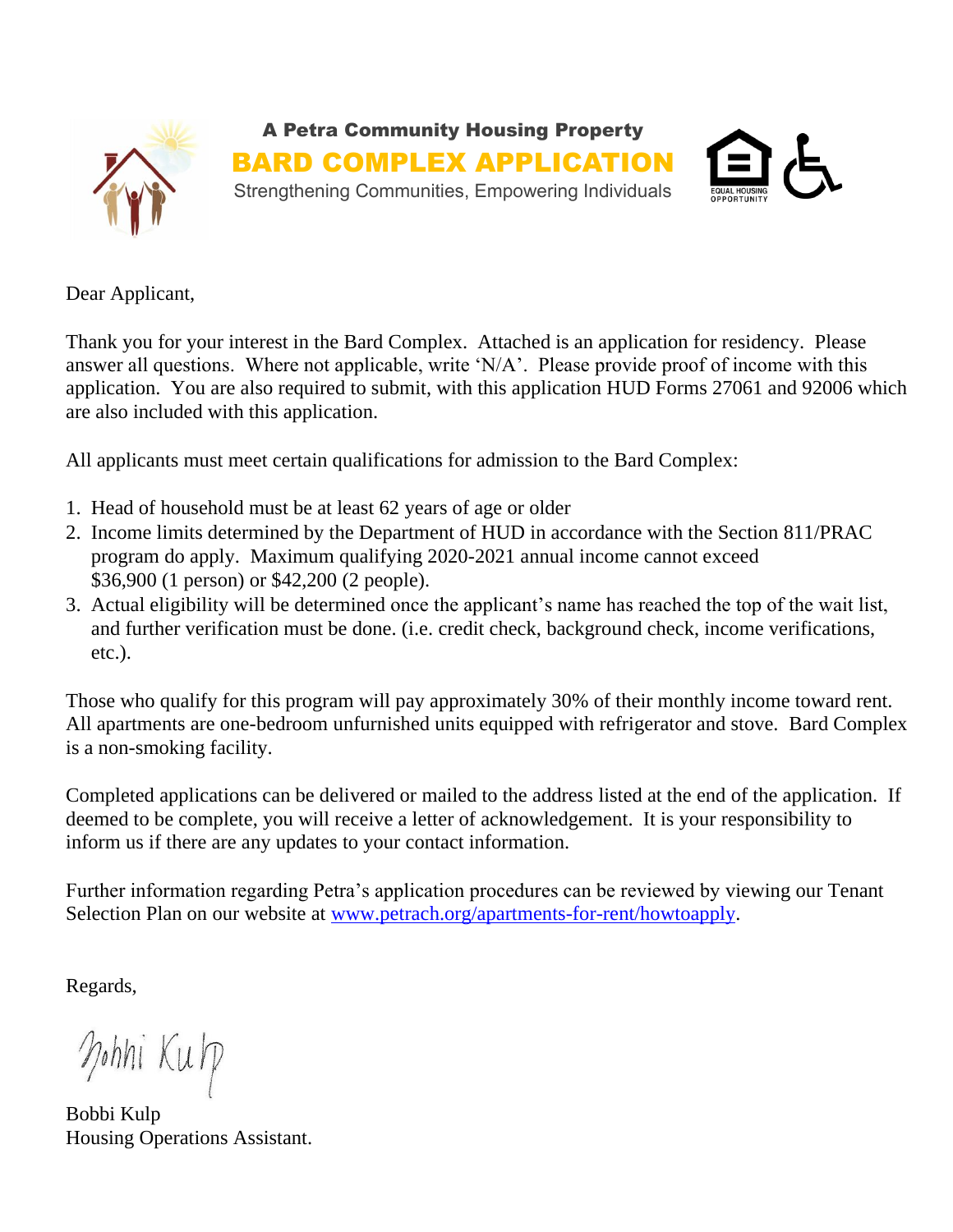Office Use Only:

Date/Time Received: \_\_\_\_\_\_\_\_\_\_\_\_\_\_\_\_\_\_\_\_\_\_\_\_\_\_\_\_\_\_\_ \_\_\_\_\_ Accessible Unit Requested

# **APPLICATION FOR ELIGIBILITY DETERMINATION FOR RESIDENCY AT THE BARD COMPLEX Located at 201 S. Main Street, Spring City, PA 19475**

Property Managed by Petra Community Housing

Main Office Location: 201 S. Main Street, Spring City, PA 19475 Phone – 610-948-1797 Fax – 610-948-1965 website – [www.petrach.org](http://www.petrach.org/) email – info@petrach.org

1. Petra Management will make reasonable attempts to improve the access of persons with Limited English Proficiency (LEP). Management will take affirmative steps to communicate the provided information and services. Do you require services of an interpreter or materials translated into another language other than English, as available for persons with LEP?  $\Box$  Yes  $\Box$  No If yes, please state language and services requested:

- 2. Do you require a reasonable accommodation due to a disability?  $\Box$  Yes  $\Box$  No
- 3. Do you need an accessible feature (i.e. walk/roll in shower, flashing notification for the deaf)? □ Yes □ No

if yes to either questions, please describe your need: \_\_\_\_\_\_\_\_\_\_\_\_\_\_\_\_\_\_\_\_\_\_\_\_\_\_

## **Household Composition:**

4. List the head of the household ( H O H ) and a n y other p e r s o n who will be living in the unit.

\_\_\_\_\_\_\_\_\_\_\_\_\_\_\_\_\_\_\_\_\_\_\_\_\_\_\_\_\_\_\_\_\_\_\_\_\_\_\_\_\_\_\_\_\_\_\_\_\_\_\_\_\_\_\_\_\_\_\_\_\_\_\_\_\_\_\_\_\_\_\_\_\_\_\_\_\_\_\_\_\_\_\_

| Last Name | First Name | Relationship to<br>HOH | Gender   Date of Birth Social Security Number |  |  |
|-----------|------------|------------------------|-----------------------------------------------|--|--|
|           |            | Head (HOH)             |                                               |  |  |
|           |            | Spouse/Co Head         |                                               |  |  |

5. Are you a Veteran?  $\Box$  Yes  $\Box$  No Branch Served

6. Are you a US Citizen? If no, please list Citizenship:  $\Box$  Yes  $\Box$  No

## **Household Composition:**

7. Current Phone No. \_\_\_\_\_\_\_\_\_\_\_\_\_\_\_\_\_\_\_\_\_

8. Email:

Bard Complex Application page **1** of **5 7.1.2020**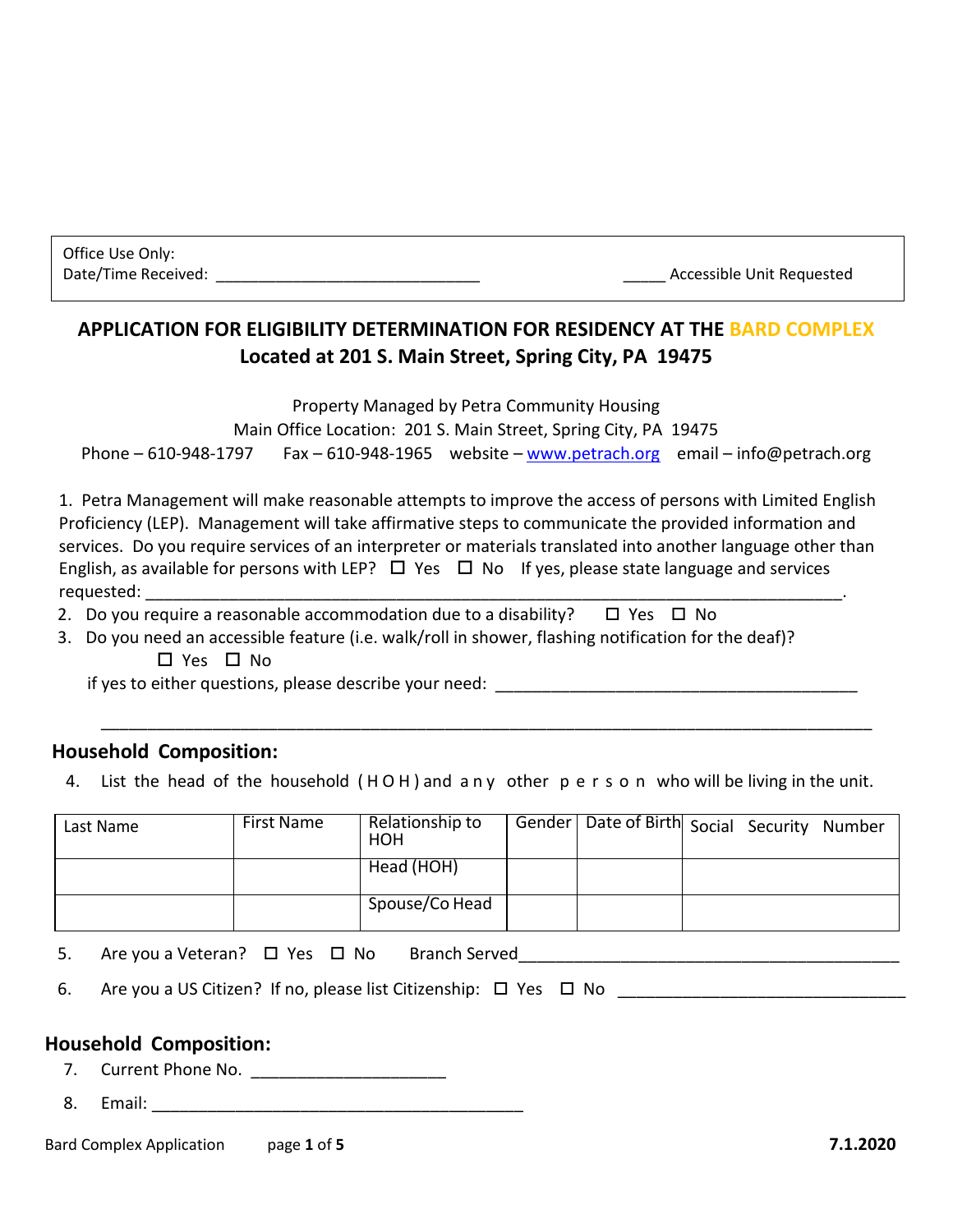|  | 9. Current Mailing Address: |
|--|-----------------------------|
|--|-----------------------------|

| 10. If livered there less than 2 years, give prior address: |  |
|-------------------------------------------------------------|--|
|-------------------------------------------------------------|--|

11. Please list all states any household member has lived in the and the approximate year (s):

12. Do you rent? (Landlord information will be collected and verified before move-in approval)  $\Box$  Yes  $\Box$  No

\_\_\_\_\_\_\_\_\_\_\_\_\_\_\_\_\_\_\_\_\_\_\_\_\_\_\_\_\_\_\_\_\_\_\_\_\_\_\_\_\_\_\_\_\_\_\_\_\_\_\_\_\_\_\_\_\_\_\_\_\_\_\_\_\_\_\_\_\_\_\_\_\_\_\_\_\_\_\_\_\_\_\_\_

#### **Live-in Attendant:**

- 13. Do you require the aid of a live-in care attendant?  $\Box$  Yes  $\Box$  No
- 14. Do you require the assistance of other to manage your affairs?  $\Box$  Yes  $\Box$  No

NOTE: PETRA COMMUNITY HOUSING DOES NOT PROVIDE ASSISTED LIVING. Tenants must provide for their own care or employ outside agencies or family members to be able to live independently from Petra Staff.

#### **Employment:**

15. Are you or a household member currently employed?  $\Box$  Yes  $\Box$  No

If yes, give information on your employer and provide a recent paystub and your last year's W2.

| Name | Address | Supervisor | Phone | Length of time employed |
|------|---------|------------|-------|-------------------------|

## **Sources of Income** HUD REQUIRES **ALL** INCOME TO BE REPORTED:

16. Complete the table below with all your GROSS income amounts. (i.e. Social Security income prior to Medicare)

| Do you receive the             | <b>Source</b>       | <b>Monthly Amount</b> | <b>Documentation Needed at Eligibility</b> |
|--------------------------------|---------------------|-----------------------|--------------------------------------------|
| following                      |                     |                       | Appointment                                |
| $\square$ Yes<br>$\square$ No  | Social Security     |                       | <b>Current Award Letter</b>                |
| □ No<br><b>Yes</b><br>П.       | Pensions, Annuities |                       | Most Recent Statement/Check Stub           |
| $\square$ No<br>$\square$ Yes  | Disability          |                       | Most Recent Statement/Check Stub           |
| No.<br>$\square$ Yes<br>$\Box$ | Self-Employment     |                       | <b>Profit &amp; Loss Tax Documents</b>     |
| No.<br>Yes                     | Other (specify)     |                       |                                            |

17. Do you have any other regular sources of income not listed above? This would include any financial assistance from an outside source. Yes No If yes, please describe: \_\_\_\_\_\_\_\_\_\_\_\_\_\_\_\_\_\_\_\_\_\_\_\_\_\_\_\_\_

#### **Assets:** HUD REQUIRES ALL ASSEST TO BE REPORTED

18. Fill out the table below with all your current asset information. Estimated values are acceptable for the application process.

| Do you have the<br>following: | Asset        | <b>Current Value</b> | <b>Documentation Needed at Eligibility</b><br>Appointment |
|-------------------------------|--------------|----------------------|-----------------------------------------------------------|
| Yes<br>$\square$ No           | Cash on Hand |                      | Signed Statement                                          |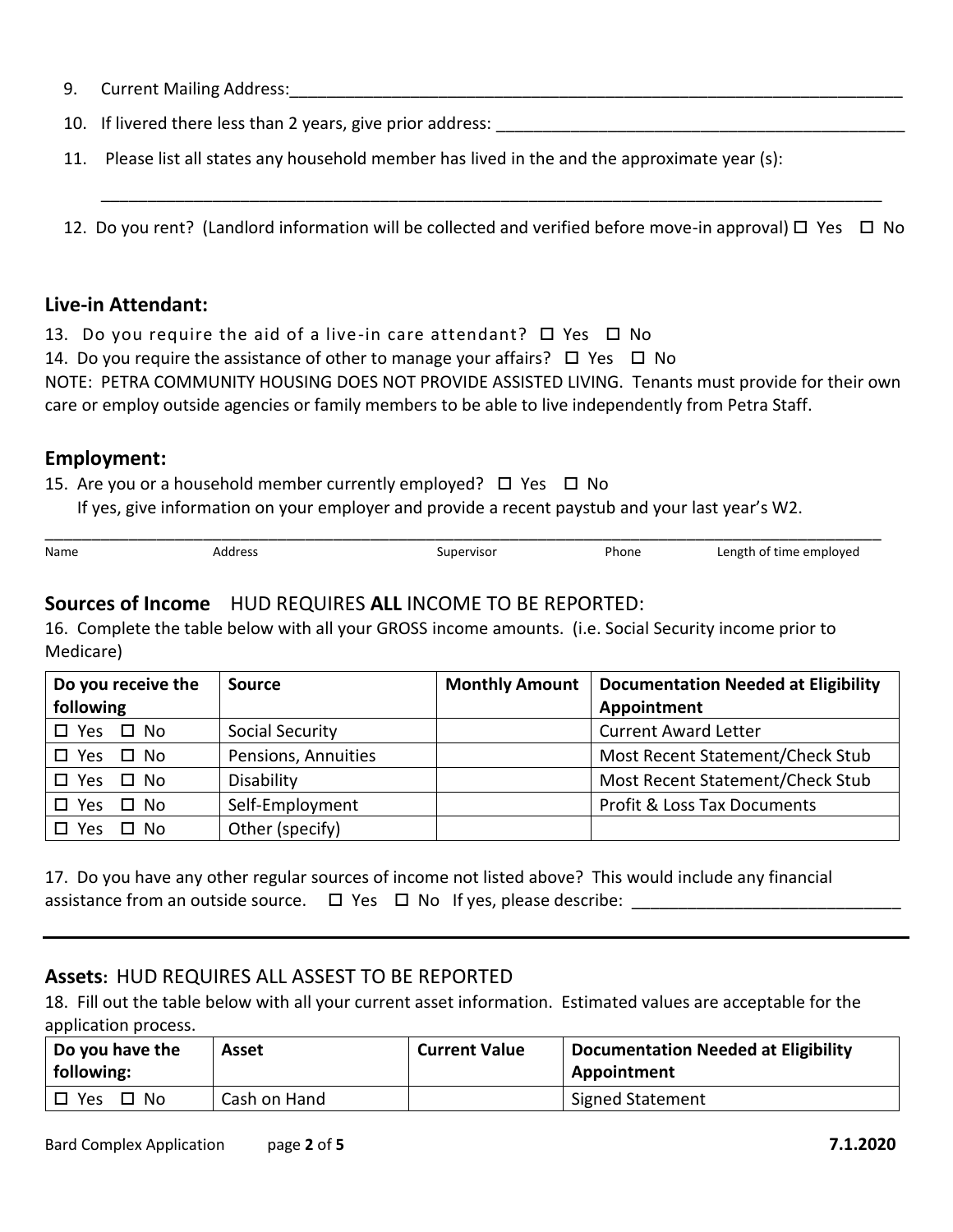| $\square$ No<br>□ Yes      | Checking Account(s)                 | 6 months of Most Recent Bank Statement |
|----------------------------|-------------------------------------|----------------------------------------|
| $\square$ No<br>□ Yes      | Savings/Money Market                | Most Recent Statement(s)               |
|                            | Account(s)                          |                                        |
| $\square$ Yes<br>$\Box$ No | <b>Stocks and Bonds</b>             | <b>Most Recent Statement</b>           |
| $\square$ No<br>□ Yes      | Certificate of Deposit<br>(CD)      | Copy of Certificate                    |
| $\square$ Yes<br>$\Box$ No | Trusts, IRA, or Pension<br>Accounts | <b>Most Recent Statement</b>           |
| □ Yes<br>$\Box$ No         | Life Insurance (cash<br>value only) | Insurance statement                    |
| п<br>No.<br>Yes            | Other (describe)                    |                                        |

- 19. Do you or any member of your household own a home or other real estate?  $\Box$  Yes  $\Box$  No If yes, please list address: \_\_\_\_\_\_\_\_\_\_\_\_\_\_\_\_\_\_\_\_\_\_\_\_\_\_\_\_\_\_\_\_\_\_\_\_\_\_\_\_\_\_\_\_\_\_\_\_\_\_\_\_\_\_\_\_\_\_\_\_\_\_
- 20. Estimated Value of the property \$ \_\_\_\_\_\_\_\_\_\_\_\_\_\_\_\_\_\_\_\_\_\_\_\_\_\_\_\_\_\_\_\_\_\_\_\_\_\_\_
- 21. Will you sell or rent out the property?

## **Criminal Background**

Petra Community Housing may prohibit admission of a household to federally assisted housing if we determine that any household member is currently engaging in, or has engaged in during a reasonable time before the admission decision:

- 1) Drug-related criminal activity
- 2) Violent criminal activity
- 3) Other criminal activity that would threaten the health, safety or right to peaceful enjoyment of the premises by other residents; or
- 4) Other criminal activity that would threaten the health or safety of the owner or any employee, contractor, subcontractor, or agent of the owner who is involved in the housing operations.

| 22. Have you or any member of your household ever been convicted or adjudicated of a felony or any other          |  |                                              |  |
|-------------------------------------------------------------------------------------------------------------------|--|----------------------------------------------|--|
| criminal activity including a violation of the Controlled Substance Act within the past ten (10) years? This also |  |                                              |  |
| includes harassment, sexual assault, drug abuse and other crimes.                                                 |  | $\Box$ Yes $\Box$ No If yes, please explain: |  |

\_\_\_\_\_\_\_\_\_\_\_\_\_\_\_\_\_\_\_\_\_\_\_\_\_\_\_\_\_\_\_\_\_\_\_\_\_\_\_\_\_\_\_\_\_\_\_\_\_\_\_\_\_\_\_\_\_\_\_\_\_\_\_\_\_\_\_\_\_\_\_\_\_\_\_\_\_\_\_\_\_\_\_\_\_\_\_\_\_\_ \_\_\_\_\_\_\_\_\_\_\_\_\_\_\_\_\_\_\_\_\_\_\_\_\_\_\_\_\_\_\_\_\_\_\_\_\_\_\_\_\_\_\_\_\_\_\_\_\_\_\_\_\_\_\_\_\_\_\_\_\_\_\_\_\_\_\_\_\_\_\_\_\_\_\_\_\_\_\_\_\_\_\_\_\_\_\_\_\_\_

| 23. Are you or any member of your household subject to a lifetime registration requirement under a |  |  |
|----------------------------------------------------------------------------------------------------|--|--|
| state/federal sexual offender registration program? □ Yes □ No If yes, please explain              |  |  |

\_\_\_\_\_\_\_\_\_\_\_\_\_\_\_\_\_\_\_\_\_\_\_\_\_\_\_\_\_\_\_\_\_\_\_\_\_\_\_\_\_\_\_\_\_\_\_\_\_\_\_\_\_\_\_\_\_\_\_\_\_\_\_\_\_\_\_\_\_\_\_\_\_\_\_\_\_\_\_\_\_\_\_\_\_\_

| 25. Have you or any member of your household ever been evicted from Federally assisted housing or other |  |
|---------------------------------------------------------------------------------------------------------|--|
| types of housing? This specifically includes drug-related criminal activity. $\Box$ Yes $\Box$ No       |  |
| If Yes, please explain:                                                                                 |  |

\_\_\_\_\_\_\_\_\_\_\_\_\_\_\_\_\_\_\_\_\_\_\_\_\_\_\_\_\_\_\_\_\_\_\_\_\_\_\_\_\_\_\_\_\_\_\_\_\_\_\_\_\_\_\_\_\_\_\_\_\_\_\_\_\_\_\_\_\_\_\_\_\_\_\_\_\_\_\_\_\_\_\_\_\_\_

| 26. Are you or any member of your household currently engaged in illegal drug use? $\Box$ Yes $\Box$ No |  |
|---------------------------------------------------------------------------------------------------------|--|
| If Yes, please explain:                                                                                 |  |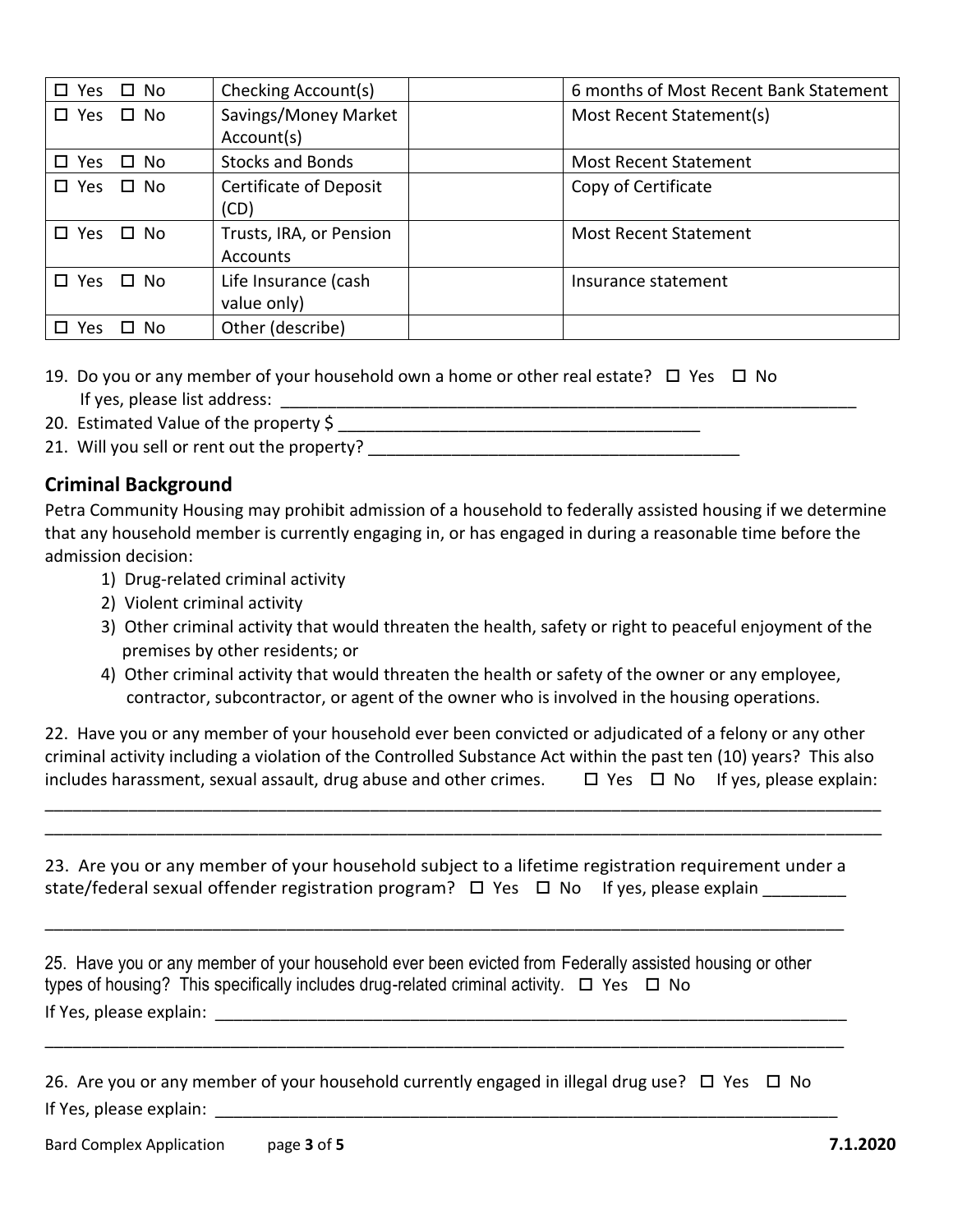27. Are you or any member of your household currently engaged in alcohol abuse that may threaten the health/safety of the resident/staff or hinders the peaceful enjoyment of the housing premises?  $\Box$  Yes  $\Box$  No If Yes, please explain:

\_\_\_\_\_\_\_\_\_\_\_\_\_\_\_\_\_\_\_\_\_\_\_\_\_\_\_\_\_\_\_\_\_\_\_\_\_\_\_\_\_\_\_\_\_\_\_\_\_\_\_\_\_\_\_\_\_\_\_\_\_\_\_\_\_\_\_\_\_\_\_\_\_\_\_\_\_\_\_\_\_\_\_\_\_

\_\_\_\_\_\_\_\_\_\_\_\_\_\_\_\_\_\_\_\_\_\_\_\_\_\_\_\_\_\_\_\_\_\_\_\_\_\_\_\_\_\_\_\_\_\_\_\_\_\_\_\_\_\_\_\_\_\_\_\_\_\_\_\_\_\_\_\_\_\_\_\_\_\_\_\_\_\_\_\_\_\_\_\_\_\_\_\_\_

#### **Other Information:**

| <b>ULTRET INTOINT AUGHT.</b>                              |                      |
|-----------------------------------------------------------|----------------------|
| 28. Do you plan to use a service animal in this facility? | $\Box$ Yes $\Box$ No |

- 29. Do you have a pet you wish to bring?  $\Box$  Yes  $\Box$  No If yes to either question, further information will be required regarding the service or assistance animal or the pet. Request our Pet Policy and Pet Rules for details.
- 30. Do you have a vehicle you wish to bring?  $\Box$  Yes  $\Box$  No
- 31. If yes, is the vehicle registered, insured, in Operable condition, and owned by a member of the household? ■ Yes ■ No

## **Applicant(s) Certification:**

I/we understand that the above information is being collected to determine my/our eligibility for placement on the wait list. By application, I/we understand this does not mean we are qualified for housing other than by initial review of age and household income. Once, my/our name(s) comes to the top of the wait list, I/we authorize PETRA COMMUNITY HOUSING to verify all information provided on this application and to contact previous or current landlords or other sources for credit, criminal background check, and verification information which may be released to appropriate Federal, State or Local agencies. I/we understand that Our information will be kept confidential but may be reviewed by a HUD auditor. I/we certify that the statements made in this application are true and complete to the best of my/our knowledge and belief. I/w understand that false statements or information are punishable under Federal Law and could result in this application being rejected. I/we am/are aware that the applicant may be given less than thirty (30 ) days' notice to move into an available apartment. If or any reason I/we are unable to move in within the allowed time, I//we understand that our offer may be forfeited. I/we also understand that it is a requirement of our placement on the Wait List that I/we contact PETRA COMMUNITY HOUSING in writing every (12) months should we decide to remain on the Wait List and if our address or telephone number changes. I/we understand that failure to complete this application in its entirety and/or legibly, will result in the rejection of this application. I/we certify that if selected to move into this development, the unit I/we occupy will be my/our only residence.

| Head of Household    | Date |
|----------------------|------|
| Co-Head of Household | Date |

*Please note: If your household size or contact information changes, notify us immediately as it may impact your eligibility and opportunity to be offered an apartment. Petra Community Housing supports fair housing*